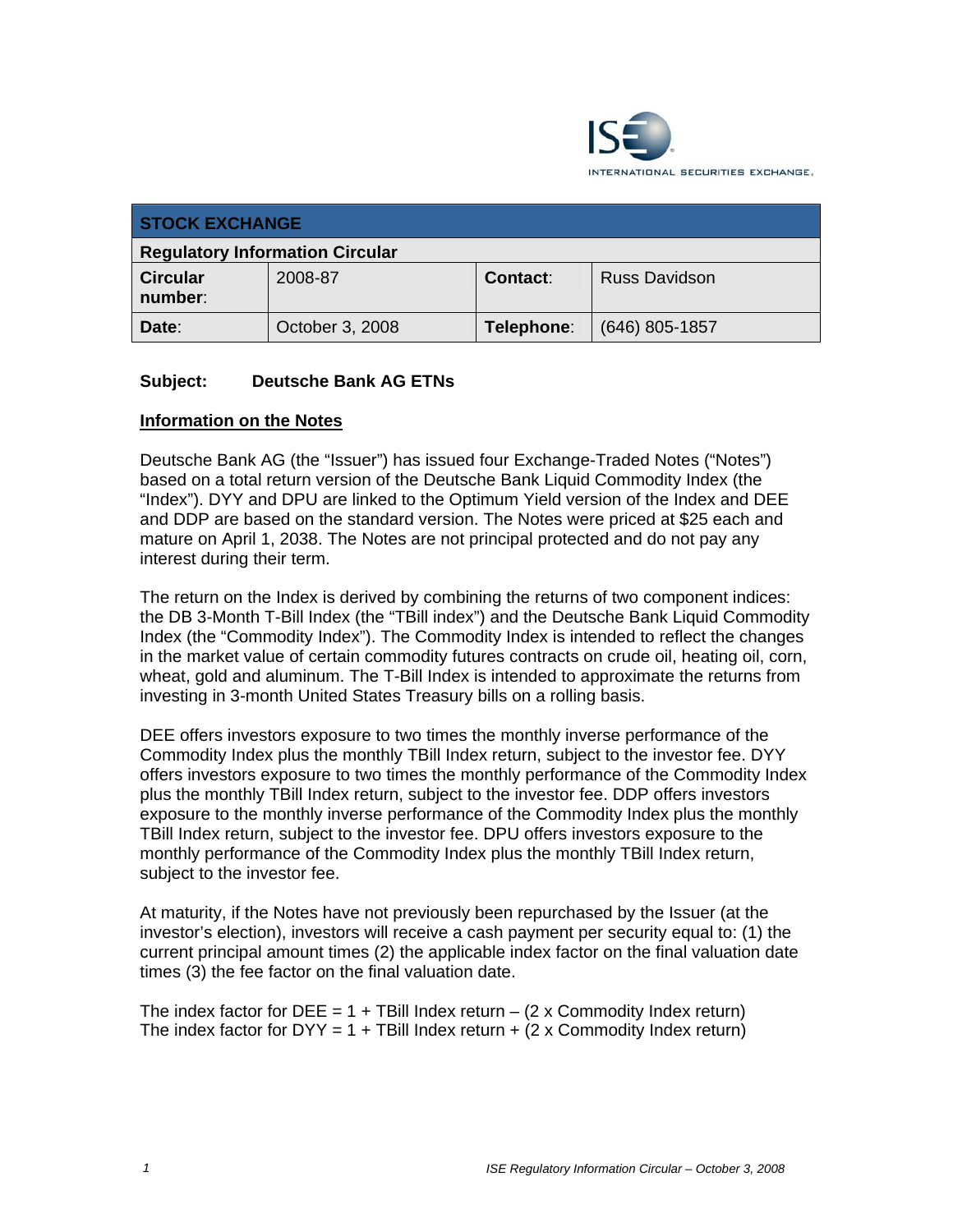The index factor for DDP =  $1 +$  TBill Index return – Commodity Index return The index factor for DPU =  $1 +$  TBill Index return  $+$  Commodity Index return

The final valuation date is March 29, 2038.

On any given day, the fee factor will be calculated as follows:

1 - [investor fee x day count fraction]

The investor fee is equal to 0.75% per annum, calculated daily and applied monthly to the current principal amount.

Please refer to the prospectus for the Notes for additional information on the calculation of returns, fees and details regarding the underlying indices.

Trading in the Notes on the Exchange is on a UTP basis and is subject to member trading rules. The Notes will trade from 7:00 a.m. until 8:00 p.m. Eastern Time. Members recommending transactions in the Notes to customers should make a determination that the recommendation is suitable for the customer. In addition, members must possess sufficient information to satisfy the "know your customer" obligation that is embedded in the Exchange Rules.

# **Exchange Rules Applicable to Trading in the Shares**

The Shares are considered equity securities, thus rendering trading in the Shares subject to the Exchange's existing rules governing the trading of equity securities.

# **Trading Hours**

The Shares will trade on ISE between 9:00 a.m. and 4:00 p.m. ET.

Equity EAMs trading the Shares during the Pre-Market Session are exposed to the risk of the lack of the calculation or dissemination of underlying index value or intraday indicative value ("IIV"). For certain derivative securities products, an updated underlying index value or IIV may not be calculated or publicly disseminated in the Pre-Market hours. Since the underlying index value and IIV are not calculated or widely disseminated during Pre-Market hours, an investor who is unable to calculate implied values for certain derivative securities products during Pre-Market hours may be at a disadvantage to market professionals.

# **Trading Halts**

ISE will halt trading in the Shares of a Trust in accordance with ISE Rule 2101(a)(2)(iii). The grounds for a halt under this Rule include a halt by the primary market because it stops trading the Shares and/or a halt because dissemination of the IIV or applicable currency spot price has ceased, or a halt for other regulatory reasons. In addition, ISE will stop trading the Shares of a Trust if the primary market de-lists the Shares.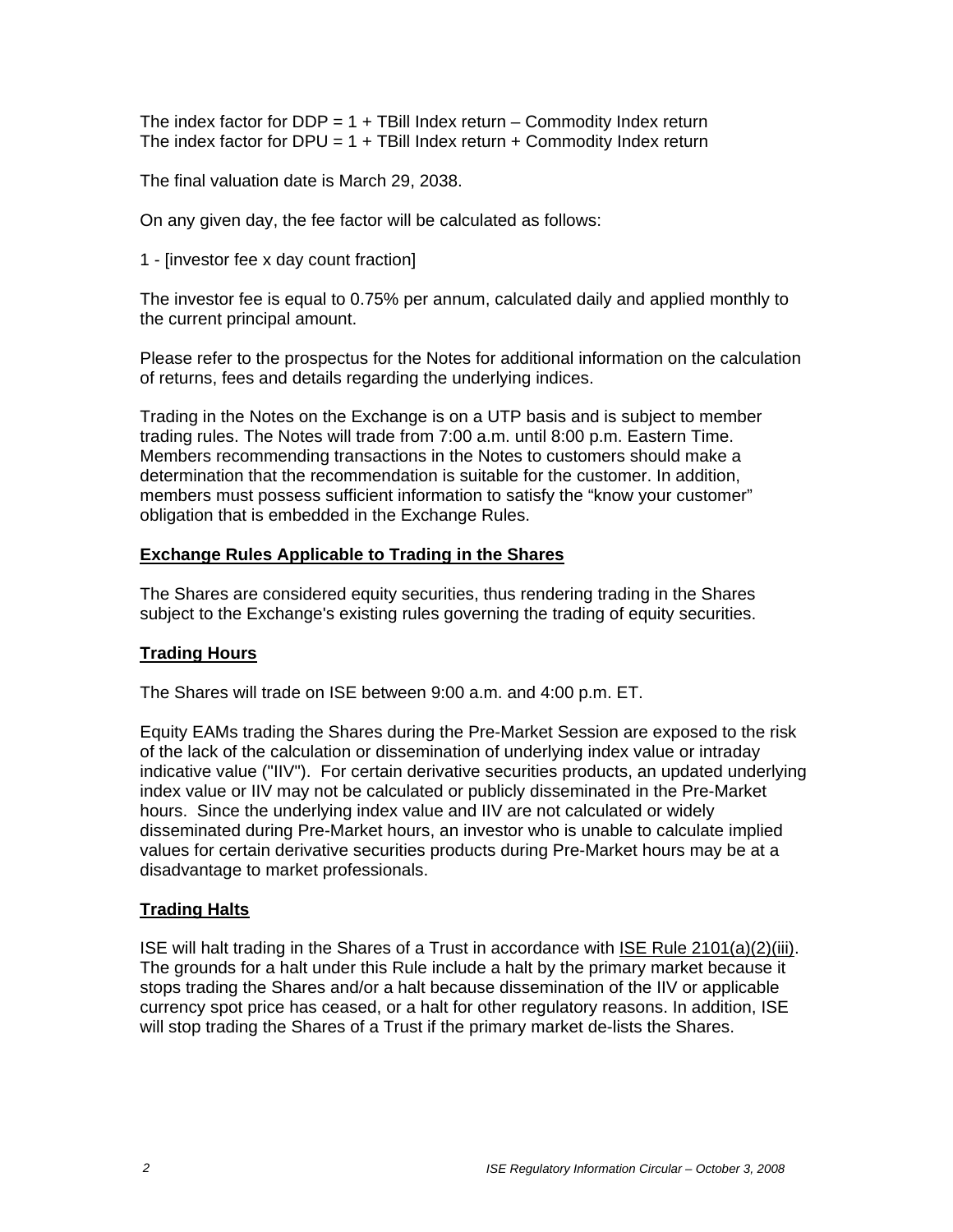### **Delivery of a Prospectus**

Pursuant to federal securities laws, investors purchasing Shares must receive a prospectus prior to or concurrently with the confirmation of a transaction. Investors purchasing Shares directly from the Fund (by delivery of the Deposit Amount) must also receive a prospectus.

Prospectuses may be obtained through the Distributor or on the Fund's website. The Prospectus does not contain all of the information set forth in the registration statement (including the exhibits to the registration statement), parts of which have been omitted in accordance with the rules and regulations of the SEC. For further information about the Fund, please refer to the Trust's registration statement.

**This Regulatory Information Bulletin is not a statutory Prospectus. Equity EAMs should consult the Trust's Registration Statement, SAI, Prospectus and the Fund's website for relevant information.**